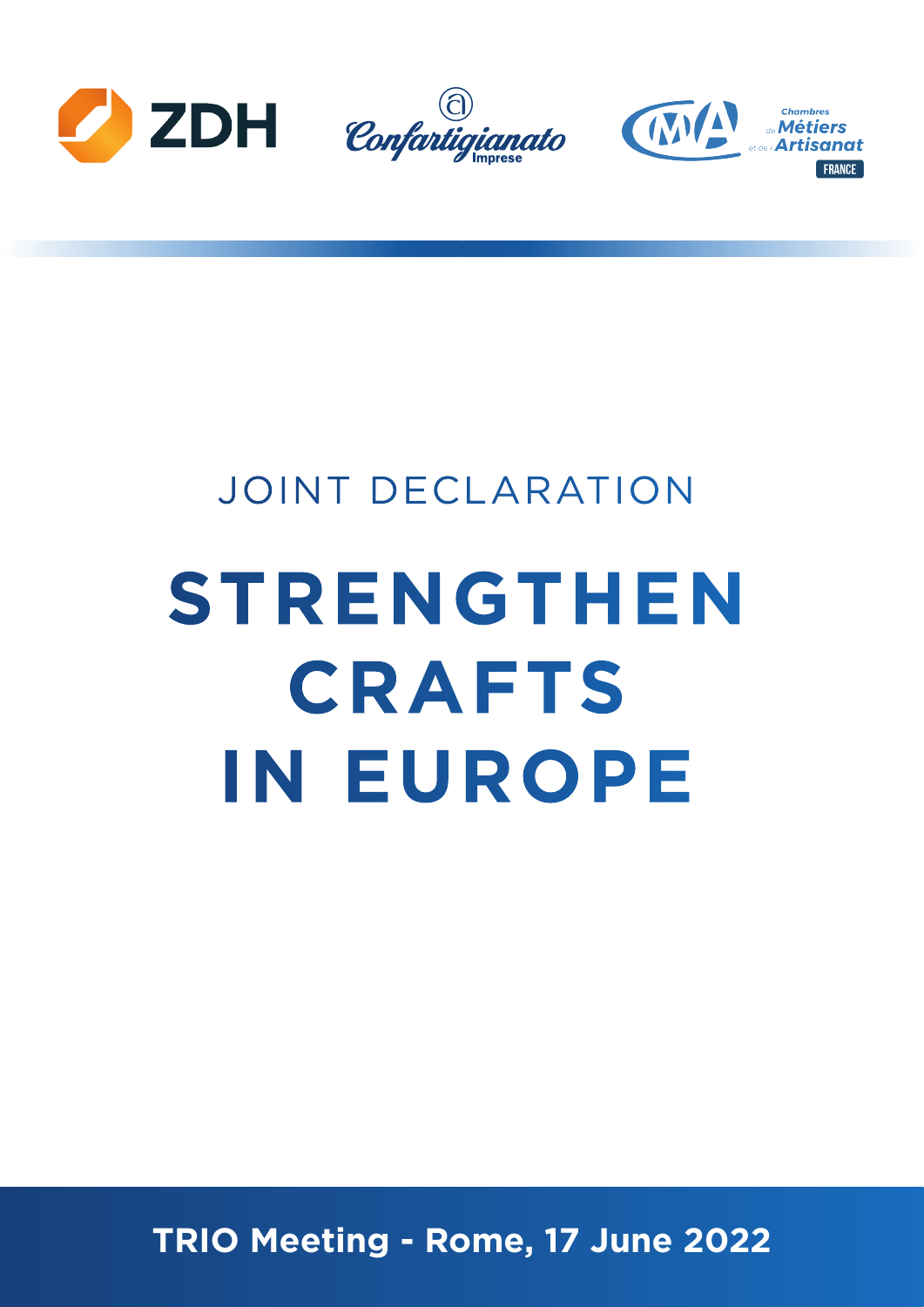Confartigianato Imprese, CMA France and ZDH represent over three million businesses in the crafts sector in the three largest EU-Member States: Italy, France and Germany.

They are committed to supporting the crafts sector in Europe through joint initiatives and cooperation in their European umbrella organization SMEUnited.

| <b>GERMANY</b>                | <b>ITALY</b>                  | <b>FRANCE</b>                 |
|-------------------------------|-------------------------------|-------------------------------|
| • 1 million enterprises       | • 1.3 million enterprises     | • 1.8 million enterprises     |
| • 5.6 million employees       | • 2.5 million employees       | • 3.1 million employees       |
| • 670 billion annual turnover | • 273 billion annual turnover | • 300 billion annual turnover |
| • 360,000 apprentices         | • 120.000 apprentices         | • 140.000 apprentices         |

The crafts enterprises are highly diverse yet united by similar characteristics:

- **•** The business owner is actively engaged in each aspect of the work and takes personal responsibility.
- **•** Crafts enterprises operate in short supply chains, thus being sustainable by nature.
- **•** They often are family businesses, supporting local communities and striving to build long-lasting relationships with both clients and staff.
- **•** Our enterprises are a key asset to the economy by providing employment, training and development opportunities in urban and remote regions.

The crafts sector is an essential part of the European economy and contributes in many ways to creating a more sustainable, innovative future. Our companies work to improve the energy efficiency of buildings, they support rights to repair products to reduce the production of waste and overall combine values and traditional creativity with practical progress. In addition, they represent key actors to ensure the realization of the green and digital transition across Europe.

In the current context, the Italian, French and German Crafts and Trades strongly condemn the Russian military aggression against Ukraine and express their solidarity with the Ukrainian people by integrating refugees into training and the labor market. They support the sanctions decided by the European Union and the national Governments.

The reboot of the European economy in the aftermath of the Covid 19 pandemic and of the war in Ukraine must necessarily pass by the transformation of the economy, through digital and technological change. In this context, supporting small and medium-sized enterprises at the national as well as at the EU level now more than ever turns out to have been so important. Only with strong craft enterprises and skilled workers will our economy and our society be able to deal with the environmental challenges, for example, the one for climate protection.

To help the crafts sector recover, innovate and expand, Confartigianato Imprese, CMA and ZDH call for:

### **1. Reduce bureaucracy and "Think small first"**

Any measure decided at the national and at the EU level has to be implemented by the entrepreneurs themselves because craft companies neither have legal departments, human resources, nor in-house accountants to delegate administrative tasks to.

This leaves them with little time to concentrate on their business. Particularly at this moment, as businesses are slowly recovering from the consequences of the Covid pandemic, the unnecessary bureaucratic burden must be avoided. Red tape should be significantly reduced to allow micro and SMEs to get their core business up and running again as quickly as possible. In addition, it is increasingly necessary to reduce requirements regarding reporting and control measures in the framework of state aid and the European structural and investment funds regulation. We urge the EU Commission not to lose sight of the overall regulatory burden on micro and SMEs. In the current situation, "business as usual" is not an option. From a business perspective, nothing has been "usual" lately.

Micro and SMEs are the backbones of the European Economy also for this. The impact of any new EU policy should be first analyzed and thought of from the perspective of small enterprises. The smaller a company is, the higher the impact of regulatory burden becomes on it. Therefore, any European legislation must necessarily apply in each new act the "Think small first"-principle and be SME inclusive to guarantee a level playing field. In addition, the SME definition should not be changed on its principles.

## **2. Ensure access to finance**

After having faced a decrease in orders and sales, staff shortages, rising energy prices and faltering supply chains during the past two years, many small businesses are still threatened in their existence. In this difficult situation, crafts enterprises particularly need liquidity and support. Crafts enterprises need an easy and unbureaucratic way of accessing finance. Most crafts companies' main source of financing is traditional bank lending. In this sense, the introduction of new rules within the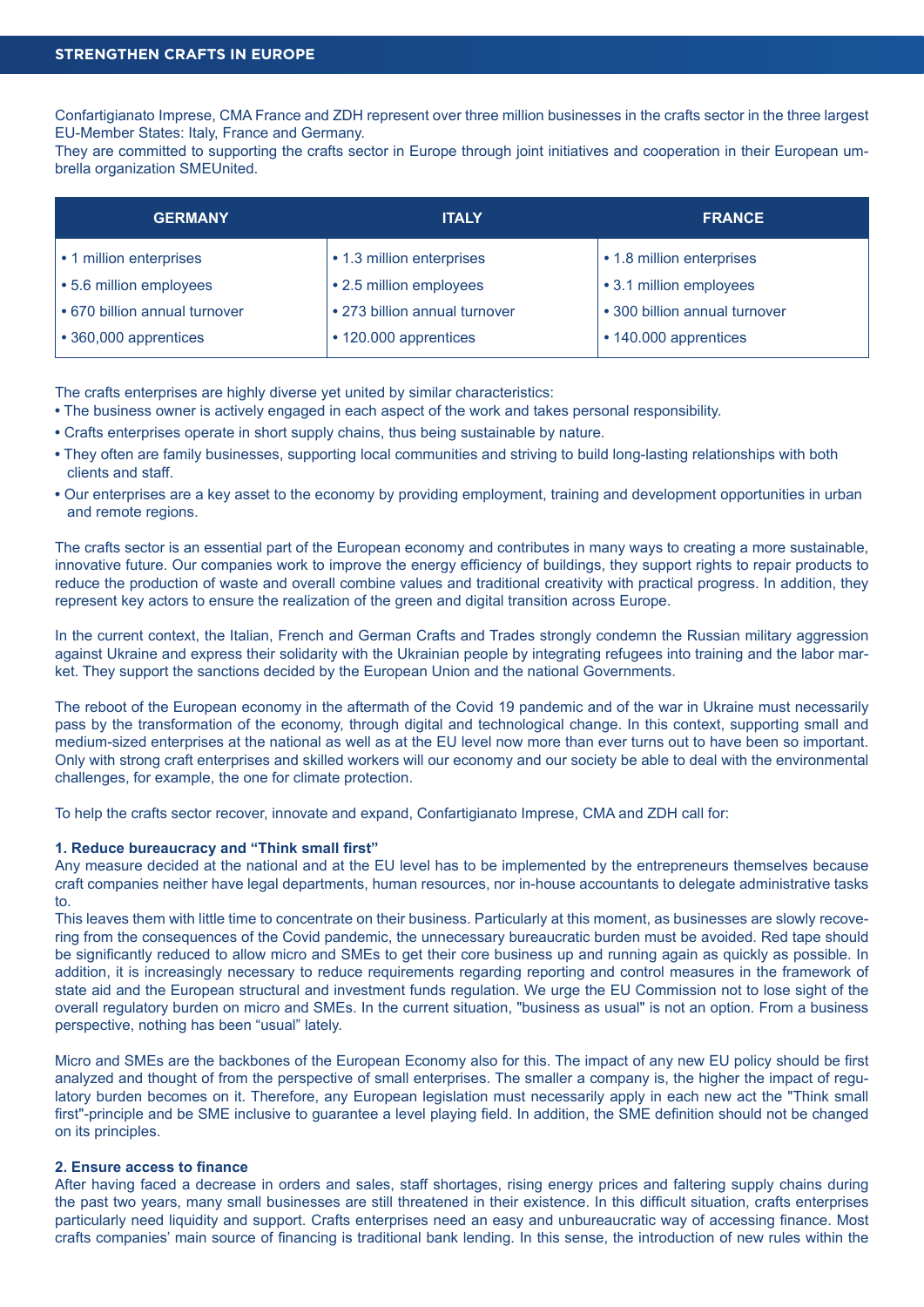framework of banking regulation (Basel III) must be in line with the principle of proportionality in order not to deteriorate SMEs' access to finance. Developments in Sustainable Finance should not make it harder for micro and SMEs to access finance, either. New European rules, that see SMEs involved in larger companies' value chains, as participants in public tenders, public projects or bank customers, are likely to force smaller enterprises to provide sustainability reports.

This will create a trickle-down effect with resulting economic and administrative burdens that not all the micro and SMEs can afford. Therefore, it is important to provide them with the right tools to guide them on this path.

# **3. Facilitate growth through sustainable innovation**

Against the background of the Russian invasion of Ukraine, the Green Deal with its overarching targets of climate neutrality and the independence of fossil fuels becomes even more important. The current unprecedented acceleration of this process not only strengthens our European community. It also provides an opportunity to reap the economic benefits of the Green Deal earlier.

Circular economy and repair services or the decarbonization of the construction sector are examples where craft enterprises offer expedient business models. Their expertise and skills are indispensable for the accelerated transition.

To fully tap into the traditional as well as an innovative force of SMEs, the EU must ensure that the accelerated process does not stifle these businesses' potential. High inflation, rising energy costs and additional bureaucratic burden might otherwise become a potentially toxic blend for SMEs. We need a resolute approach and specific support measures for micro and SMEs during the accelerated pathway towards a climate-neutral Europe by 2050.

This could be implemented through taxation measures such as VAT rates favoring productions meeting green and social requirements, and a carbon border adjustment mechanism.

# **4. Take digitalization to the next level**

New challenges and opportunities arise from the digitalization of markets as digital solutions and processes change the communication between companies and customers. Throughout the Pandemic Digitalization has become a necessity in a wide range of craft trades. The future competitiveness of crafts companies will thus depend on whether companies can reinvent themselves and adapt their business models to these new realities. Crafts enterprises need tailormade and targeted support from national and European funding programs on their most pressing digitalization questions such as data protection and cybersecurity.

Artificial intelligence (AI) and the Internet of Things (IoT) have drastically redefined how businesses operate and where they derive value from. Data has become the main driver of competitiveness. The recently published proposal for a European data law (Data Act), which has taken up the longstanding request from the crafts to regulate fair access to data on downstream markets, is therefore of greatest importance. It will be crucial to uphold the key aspects in the forthcoming legislative process

### **5. Secure qualified skilled labor**

Crafts enterprises depend on skilled labor, whose qualifications are based on a good balance of technical, digital and soft skills. The supply of skilled labor must be secured, now and in the future. It is essential to adopt measures to improve the image of the craft sector and its attractiveness to the younger generation.

To ensure competitiveness and employment in the current crisis and beyond, we need support for vocational education and training (VET) in Europe through an expansion of vocational guidance, a better transition into working life, a faster adaptation of training to the needs of the labor market, simplified transitions from initial training to employment and targeted further training of employees to further reduce youth unemployment

Lifelong learning and Higher VET should be strengthened by complementing initial vocational education and training (IVET) with a wide range of high-quality and high-level continuing education opportunities so that the adaptation to new challenges in the economy and development of new know-how can be ensured. Continuing vocational education and training (CVET) should be strengthened in Europe, in particular the master craftsman's diploma and higher vocational education. This is a strong political signal to promote a level playing field between vocational and academic education. This upgrade of vocational education and training should be complemented by recognizing the importance of VET and by improving its image in Europe to attract more young people to the craft sector.

Transnational mobility of apprentices and journeymen/women and master craftsmen/women should be strengthened to give more learners the opportunity to improve their competencies during a vocational stay in another Member State and have them recognized.

Rome, 17 June 2022

**Hans Peter Wollseifer** *President ZDH*

luit

**Marco Granelli** *President Confartigianato Imprese*

Seuro Aponil

**Fabienne Munoz** *Vice-President CMA France*



ZNOS